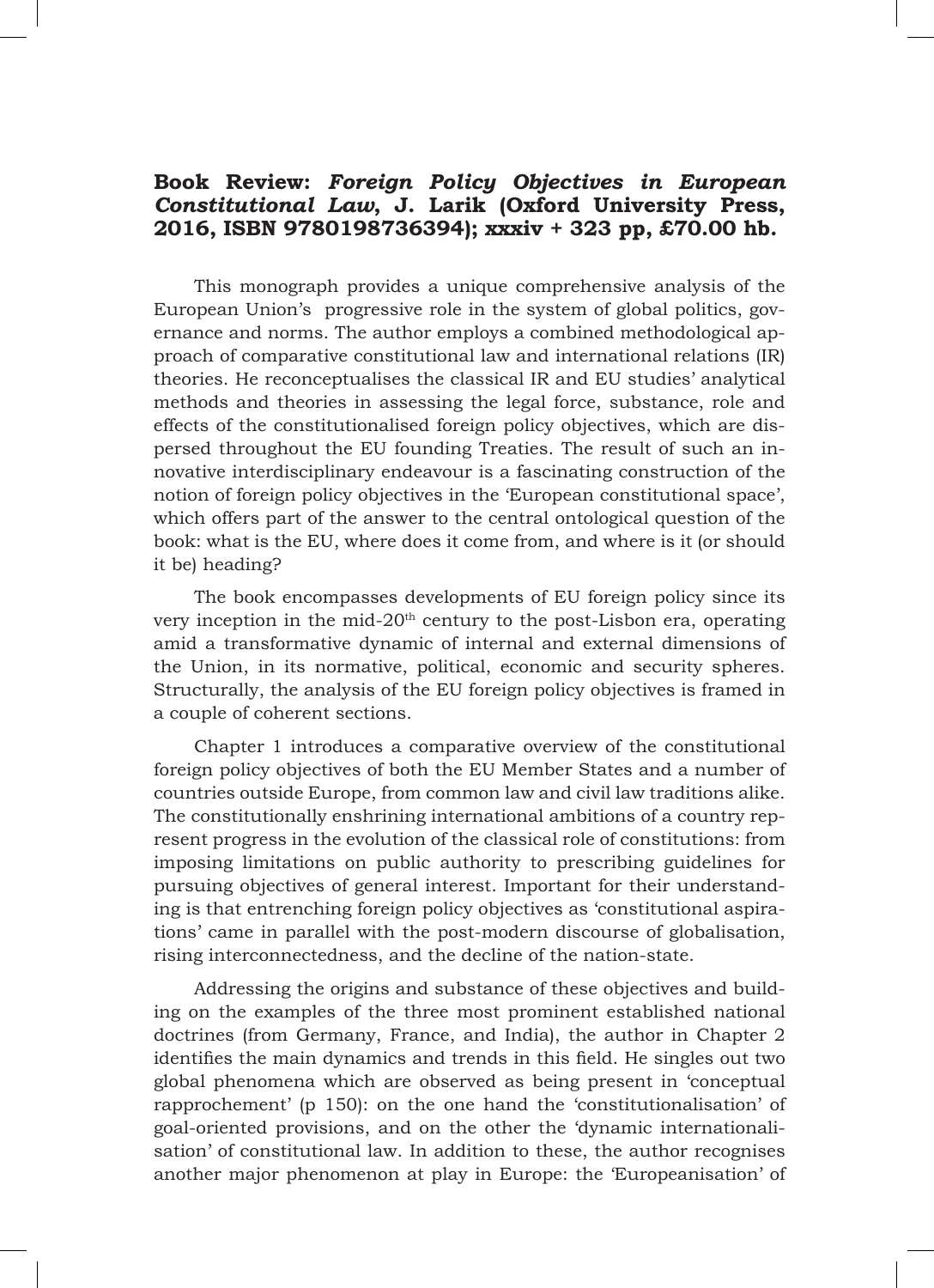constitutional and statutory law (p 8). What is also apparent from this section is that there has been a certain degree of 'constitutional cross-fertilisation' and a rapid convergence of national doctrines on constitutional foreign policy objectives in the EU.

In Chapter 3 the author argues that the EU Treaties were, at the early stages of integration, 'founded essentially upon the idea of attaining a certain set of dynamic objectives and permeated by teleology' (p 129), in line with the characteristic of the 'functionality' of a classical international organisation. Precisely 'behind these originally more technical objectives loomed a distant *finalité* of a political union' (p 130), which was to be reached on the basis of the neofunctionalist 'Monnet method'. This effectively modified the previously predominant economic nature of the EU, and through 'evolving constitutionalism' culminated in an 'ever closer union' as a meta-objective. As a particular subcategory of EU constitutional objectives come EU foreign policy objectives. Their peculiarity lies in their dispersion throughout the entire body of the EU 'Foreign Affairs Constitution': from the EU foreign economic dimension (common commercial policy) to the EU foreign political dimension (security and defence policy). They are legally binding and justiciable in a restricted manner, but rather serve as a device for constitutional interpretation: for instance, in drawing limits to the application of fundamental rights (restricting or reinforcing them) or in shaping the borders of EU competences (interpreting and clarifying rather than creating them). In a way, particular EU foreign policy objectives (for instance, fostering international security, the pursuit of international solidarity and development, the promotion of democracy, the rule of law and human rights) represent an attempt to 'translate and extrapolate' the EU's internal values to the external arena (p 250). The author explains that EU foreign policy objectives perform three basic functions: authorisation, prohibition, and obligation (the difference existing in the dynamic 'obligation to constantly pursue', the goal-driven 'obligation to reach a specific result', and the static 'obligation to permanently preserve' a certain status). As the two main characteristics of EU foreign policy objectives, the author defines (p 161): (i) 'optimisation' of their pursuit, which is to be conducted in the most effective, yet flexible, way possible (eg through competence allocation on the basis of the principles of subsidiarity and proportionality, in light of constant changes and developments), and (ii) the 'caveat of feasibility', denoting the basic limitations of the pursuit of these objectives through a multilevel-governance entity in an interdependent world.

In Chapter 4, the author describes the practical challenges of the pursuit of the EU foreign policy objectives. The main issues at stake are: (i) 'polyphony', depicting pluralism in 'multiple claims to ultimate supremacy and adjudicative authority in legal hierarchy' (p 175) and diversity in multilevel 'actorness' (ie the Union and its Member States per-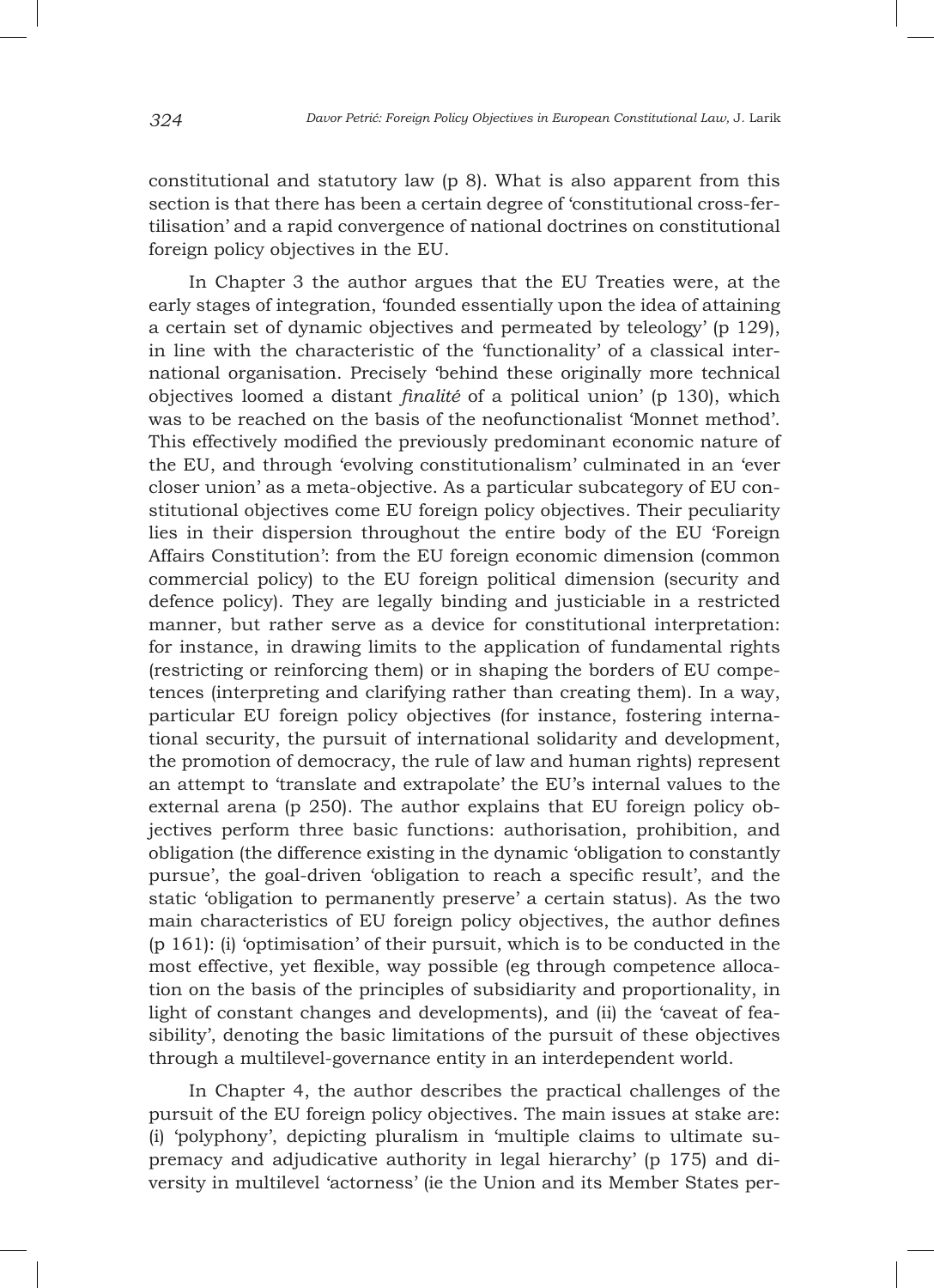forming on the international scene at the same time); and (ii) a quest for 'monophony' and 'harmony' by ensuring coherence in EU external policy. Here, what attempts to act as 'glue' for the coherence of EU foreign policy are: the 'principle of sincere cooperation' which constrains the Member States in pursuit of their own constitutional foreign objectives, and the principle of 'unity in international representation' which applies when both the EU and its members act in parallel in pursuing their respective foreign policy objectives (p 233). The author puts forward the following hard limitation to the pursuit of the EU constitutional foreign policy objectives: the constitutional identity of Member States which trumps the primacy of EU law and its foreign policy objectives. The EU Treaties thus intended to accommodate Member States' sensitivities by clearly distinguishing three core areas from other provisions of the EU primary law: legal subjectivity ('actorness'), and the security and defence policies of the Member States. Finally, the author highlights the EU Common Foreign and Security Policy as a specific competence area without a defined nature, where the 'fundamental nature of security as state interest' (p 243) triumphs over the interests of acting in concert through the EU political 'agora' (p 200). This often-mentioned 'original sin of the EU external action' (p 208) in effect renders the EU incapable of responding to the most serious international challenges, eroding its credibility and legitimacy on the international stage and reflecting itself internally through the evergrowing democratic deficit and alienation of EU citizens.

The most revealing part of the book is Chapter 5 which takes us from theoretical conceptualisation to the real-time global arena in observing the practical implications of EU foreign policy objectives. With the help of IR theories, the genuine 'power(lessness)' of these objectives and norms is revealed. The author challenges the real value of ideas, values and norms found in the EU Treaties, and its self-imposed laudable title of 'ethical/ normative power' (p 243). The theory of realism thus renders the majority of the EU foreign policy goals as futile, while positioning the security of Member States as a primordial existential interest. The EU thus appears as an 'institutional repository of the second-order normative and ethical concerns of its Member States' (p 247). The theory of liberalism describes the foreign policy goals as 'ideologically embellished instruments of power' (p 255) manipulated by the institutional actors of all levels as justification for pursuit of their own selfish interests. Finally, in explaining the role of constitutionalised foreign objectives in the processes of 'socialisation' and 'identity-shaping', the theory of constructivism strikes a death blow for European federalists: it strongly asserts that 'Europeanisation' through ideas, values and norms may reshape identities and foster their convergence for the sake of internal and external coherence, but it cannot amalgamate them into a unitary structure, ie the European super-state (p 269). Likewise, the 'softer' declaratory foreign policy commitments of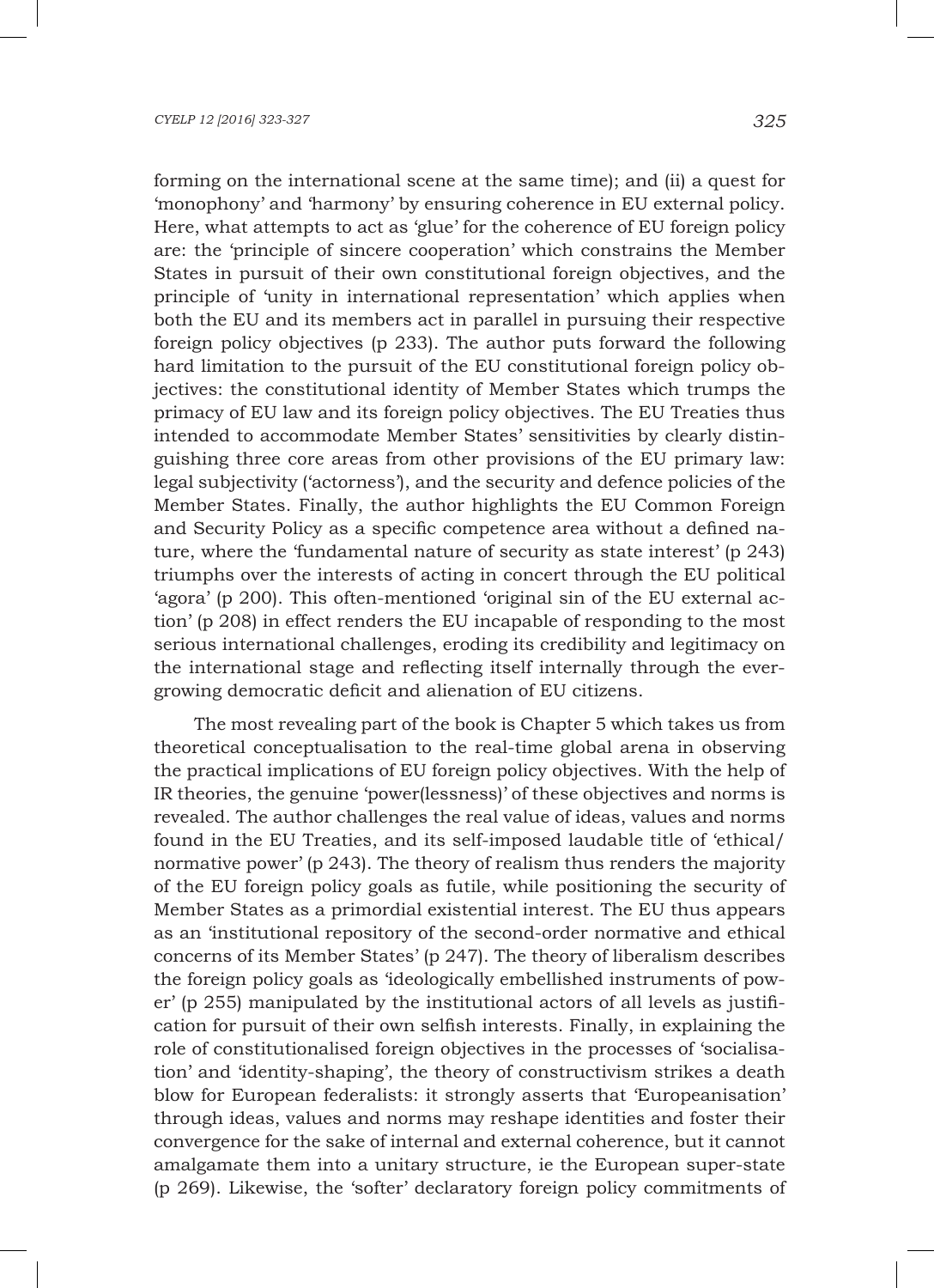Member States were successfully 'Europeanised' along the way, while divergent core Member States' interests and traditions kept rendering the EU foreign policy ineffective. Therefore, the general point is that an eventual genuine European identity may induce coherent policies, common norms and effective institutions; the reverse does not necessarily apply.

The author's analysis of foreign policy objectives in the web of transnational, intergovernmental and supranational processes and institutions is thorough and convincing. The interplay of the EU and national foreign policy objectives is positioned in the framework of EU constitutional pluralism. Several main conclusions may be rendered.

First, it is clear that Member States through the EU pool their sovereignties in certain aspects of their external relations, trying to benefit from the 'stronger voice' internationally when acting in concert. On the other hand, the EU itself tries to channel the individual ambitions of its constituencies and to pursue independently certain foreign policy objectives. In this, the EU attempts to establish a filtering-framework for managing and accommodating potentially conflicting national interests. In its individual endeavours, it does not aim to replace but rather supplement the Member States' foreign policies, without suppressing internal and external diversity.

Second, it is particularly important to emphasise the democratic dilemma as a particular caveat of the EU foreign policy approach, as the author does throughout his book. What remains questionable is the normative appropriateness and democratic legitimacy of EU institutions, processes, values and objectives included in the foreign policy domain. The legitimising function of the EU constitutional foreign policy objectives is contested both internally (whether they are self-acknowledged and democratically appropriated across the EU) and externally (alleged universality of the EU's global objectives and policies). There is an inherent paradox in constitutionally embedding certain foreign policy objectives, for instance the goals of regional integration or the promotion of 'universal' human rights, since in practice this runs counter to the very essence of the classical conceptions of nation-states' sovereignty and exceptionality, which in foreign affairs still preserve a fundamental role, even when acting within the EU framework. So the tough question remains: how genuine is (and can realistically be) the EU's call for '*bonum communae humanitatis'* (p 262)? As it may appear, many proclaimed EU values, vague and devoid of much substance, oftentimes appear as a fabricated 'normative lie' responding to the societal 'hunger for values' in Europe (p 25). Therefore, the most salient interest underpinning the entire EU foreign policy is still the pursuit of the common national good and objectives which materially benefit solely EU citizens; thus, *salus nationis* trumps *salus mundi*.